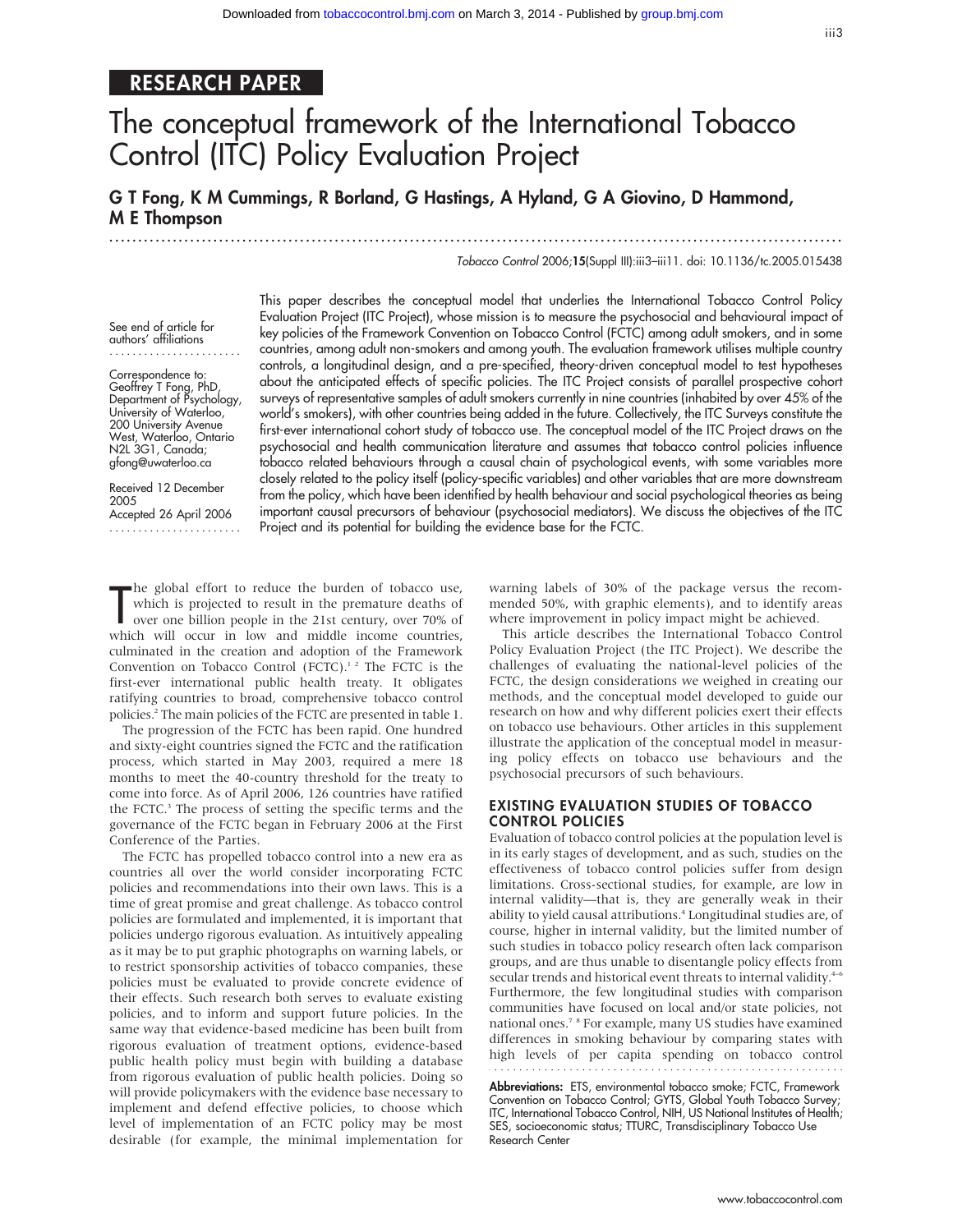Table 1 Key policy provisions of the Framework Convention on Tobacco Control (FCTC)

- Increase tobacco taxes<br>• Protect citizens from exi
- Protect citizens from exposure to tobacco smoke in workplaces, public transport and indoor public places
- **•** Enact comprehensive bans on tobacco advertising, promotion and sponsorship
- Regulate the packaging and labelling of tobacco products to prevent the use of misleading and deceptive terms such as ''light'' and ''mild''
- Regulate the packaging and labelling of tobacco products to ensure appropriate product warnings are communicated to consumers, for example, obligate the placement of rotating health warnings on tobacco packaging that cover at least 30% (but ideally 50% or more) of the principal display areas and can include pictures or pictograms
- Regulate the testing and disclosure of the content and emissions of tobacco products
- Promote public awareness of tobacco control issues by ensuring broad access to effective comprehensive educational and public awareness programmes on the health risks of tobacco and exposure to tobacco smoke
- **•** Promote and implement effective programmes aimed at promoting the cessation of tobacco use
- Combat smuggling, including the placing of final destination markings on packs
- $\bullet$  Implement legislation and programmes to prohibit the sale of tobacco products to minors
- $\bullet$  implement policies to support economically viable alternative sources of income for tobacco workers, growers, and individual sellers

(COMMIT, California, Florida, Massachusetts) with other states whose tobacco control programmes have not been so well-funded. $9-11$  Sub-national activity inevitably excludes many crucial policies: health warning labels (and other aspects of tobacco packaging), restrictions on ''light'' or ''mild'' descriptors, and advertising and marketing restrictions<sup>12 13</sup> are typically implemented at a national or international level. This greater reach increases the potential impact of the policies.14 Whatever the value of subnational policies—and in many cases, this value has been substantial—the FCTC has placed national-level policies on centre stage.

It follows from first principles of evaluation design that evaluation of a policy implemented in one country is most rigorous if conducted with reference to one or more other countries in which that policy has not been implemented. In other words, evaluation of FCTC policies is best conducted via international studies. However, there are few international studies of tobacco use. To our knowledge, the only existing international research effort that has some potential in evaluating the impact of FCTC policies is the Global Youth Tobacco Survey (GYTS), which involves school-based surveys of youth in over 150 countries.15 Despite its wide scope, however, the GYTS is limited by its cross-sectional design (although the ongoing effort to repeat the GYTS in a large number of countries will increase its value as an evaluation tool), its exclusive focus on youth, and by the limited number of survey items that directly relate to FCTC policies.

Although there exist national surveillance surveys in a number of countries, differences across countries in research methods, questions employed, and the frequency and timing of survey waves reduce their utility for making comparisons. Furthermore, virtually all of the existing national surveillance efforts are crosssectional, which limits the kinds of causal inferences that can be made about the impact of policies on individuals, and thus precludes any specific tests concerning how a given policy operates to affect the behaviour of individuals.

# THE CHALLENGE OF EVALUATING TOBACCO CONTROL POLICIES

It is not possible to conduct randomised experimental studies to evaluate the effects of tobacco control policies because governments, not researchers, control policy implementation.3 Furthermore, policy options are often interrelated, so it is often impossible to consider policies in isolation of other events. However, in the absence of a randomised clinical trial, there are four strategies that researchers can employ for the rigorous evaluation of the effects of policies. First is the use of a quasi-experimental design (the so-called ''natural experiment'') in which one group that is exposed to a policy is compared to a comparable group that is not exposed, as discussed above. Second is the use of a longitudinal cohort design in which individuals are measured on the same key outcome variables at multiple times, preferably before and after a policy is implemented. Combining these two strategies in a single study yields a two-group, pre-post design, which offers a higher degree of internal validity than either feature alone.3 The utility of longitudinal designs is strengthened if there are multiple data collections before and/or after policy implementation as it allows more precise specification of effects—for example, taking into account temporal trends that were occurring before the implementation of the policy. A third strategy is the measurement of policy-specific variables that are theorised to be affected initially after the policy is implemented. For example, in evaluating the impact of a new warning label policy on behaviour, one might reasonably predict that for the policy to exert its effect on behaviour, the target population must first report noticing the new warning labels. $12$  A fourth strategy is the measurement of policy-specific variables for policies that have not changed; such variables act as another form of control. For example, we would expect that in a country where labels have been enhanced and where taxation has not, label salience would be enhanced over time, but taxation-relevant variables (for example, perceived cost of cigarettes) would not.

Combining these four strategies, accompanied by the inclusion of other explanatory variables (covariates) that might help explain differences between two jurisdictions, creates a powerful research design allowing more confident inferences to be made about the causal effects of policies and/ or combinations of policies.<sup>3</sup> The design and the survey instruments used in the ITC Project together satisfy all of these conditions.<sup>16</sup> The ITC Project was established with the goal of measuring the psychosocial and behavioural impact of the FCTC policies on (primarily) adult smoking behaviours.<sup>16</sup> As smokers are most directly affected by tobacco control policies, this understanding is crucial to assessing the extent to which they meet their objectives and of desirable and undesirable collateral effects. The survey component of the ITC Project currently consists of a set of parallel prospective cohort surveys of representative samples of adult smokers in nine countries—Canada, United States, United Kingdom, Australia, Ireland, Thailand, Malaysia, South Korea, and China. The ITC evaluation framework utilises multiple country controls, a longitudinal design, and a pre-specified, theory-driven conceptual model to test hypotheses about the anticipated effects of given policies.

# CONCEPTUAL MODEL OF THE ITC PROJECT

In addition to designing the ITC Surveys to allow us to make strong inferences about the effectiveness of policies, we set out to determine how policies may achieve their desirable effects. For example, we asked whether graphic warning labels have their effect because they merely heighten the attention that smokers pay to the warnings or whether they have their effect because they increase the perceived susceptibility (perceived risk) of the health hazards of smoking.

We developed a conceptual model of how tobacco control policies might work based on a combination of existing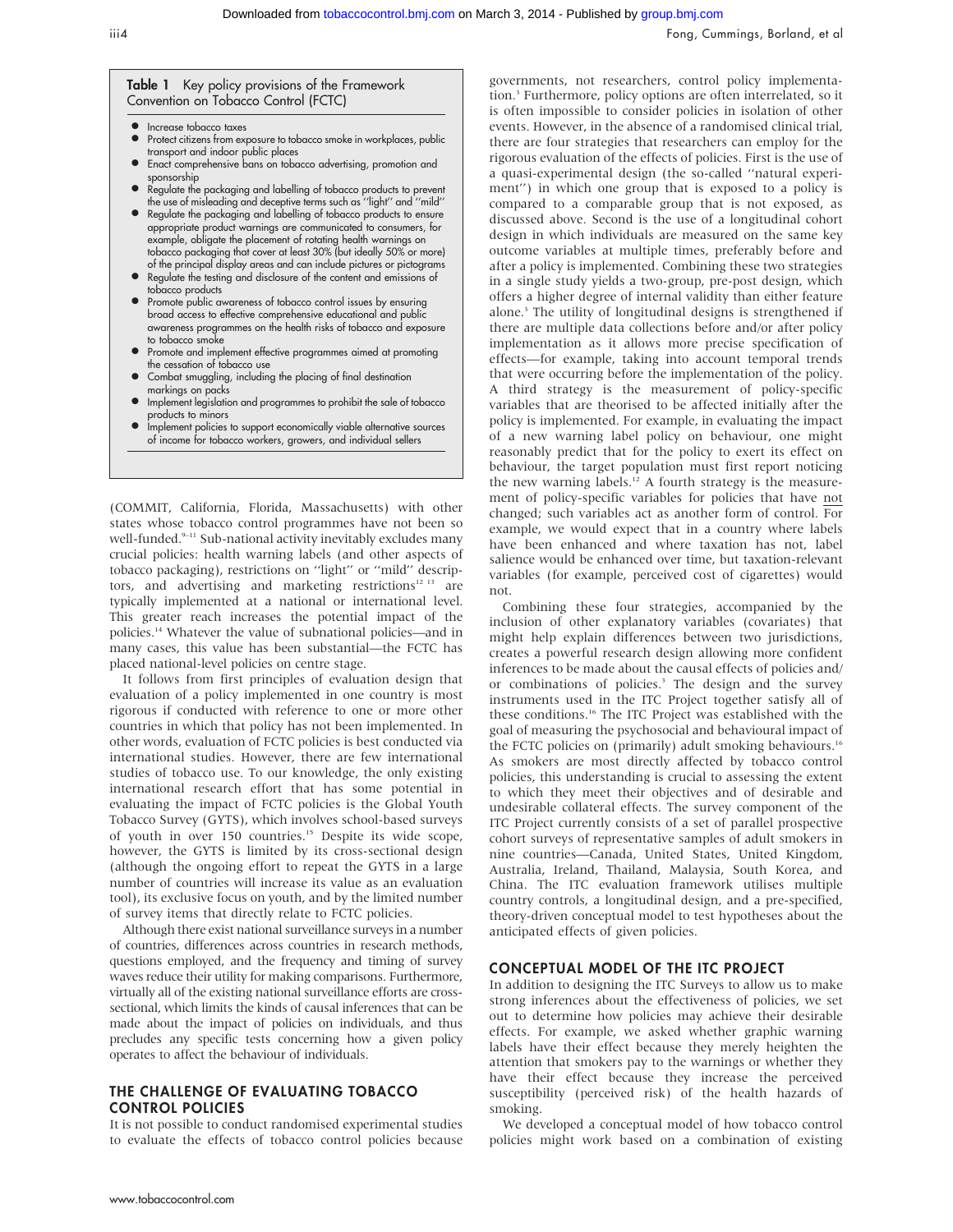models from the psychosocial literature and from health communication theories.<sup>17-20</sup> The resulting conceptual model, which is presented in fig 1, guided the selection of questions included in all ITC Surveys.

Our conceptual model assumes that each policy ultimately has an influence on behaviour through a specific causal chain of psychological events. Our conceptual model is a general framework for thinking about policies and their effects on a broad array of important psychosocial and behavioural variables, and for testing how policy distinctions relate to their effectiveness.<sup>17-20</sup>

Several key characteristics of this conceptual model require further explanation. First, the model focuses on how policies affect the behaviour of individual smokers, and thus circumvents the vexing problem of making inferences about individuals from aggregates (that is, policy studies in which countries are the unit of analysis, or in individual-level studies that are repeat cross-sectional and for which analyses are conducted over time).

Second, policies are seen as potentially affecting individuals along a variety of psychosocial and behavioural variables, of which there are two classes. The most immediate effects are those on the policy-specific variables—that is, those variables that are proximal (conceptually closest), or most specifically related to the policy itself. Thus, new graphic warning labels should increase salience and noticeability of warnings; price should affect perceived costs of cigarettes (for example, belief that cigarettes have become too expensive); and lifting of restrictions on alternative nicotine products should lead to increased awareness of the availability of those products. These effects may also increase the likelihood of discrete behaviours specifically linked to the manifestations of the policy such as smokers hesitating, or even forgoing or stubbing out cigarettes because of the warning labels. Examples of survey questions designed to measure policyspecific variables are presented in table 2.

The more downstream effects are on the non-specific psychosocial mediators, which are conceptually distant from the policy and which are theorised to be affected by multiple means, not just policies. Among these are variables such as self-efficacy and intentions, which come from well-known psychosocial models of health behaviour, including the theory of planned behaviour, $17$  social cognitive theory, $18$  the Health Belief Model,<sup>19</sup> and Protection Motivation Theory.<sup>20</sup> We believe that policies will affect these general mediating variables indirectly, through their prior effects on the policyspecific variables. As each policy has its own policy-specific variables, to the extent that these are independent, it will allow us to estimate the relative contributions of various policies to the outcomes of interest.

Third, our model explicitly identifies the mediators of policy and articulates the goal of understanding the psychosocial processes that explain how and why a given policy may lead to changes in smoking behaviour. Our longitudinal design allows us to test the causal chain of effects that is depicted in the model; a repeat cross-sectional design would not.

The policy-relevant outcomes that we are measuring include those that confer public health benefits (for example, quitting) but also include important *compensatory behaviours* that the smoker may engage in that, although responsive to the policy, may not lead to the economic and public health benefits that are ultimately the goal of such policies. For example, smokers may switch to discount brands in response to price increases, which would confer no public health benefit. The ITC Project thus attempts to provide a more complete picture of the effects that may result from the implementation of a tobacco control policy, and this complete picture includes both the detection of desirable effects and of unintended, undesirable side effects.

In summary, the general conceptual model is a causal chain model, and as such, suggests that the policy-specific



Figure 1 Conceptual model illustrating the hypothesised causal chain of how tobacco control policies exert their influence on tobacco use behaviours. CPD, cigarettes per day; SES, socioeconomic status.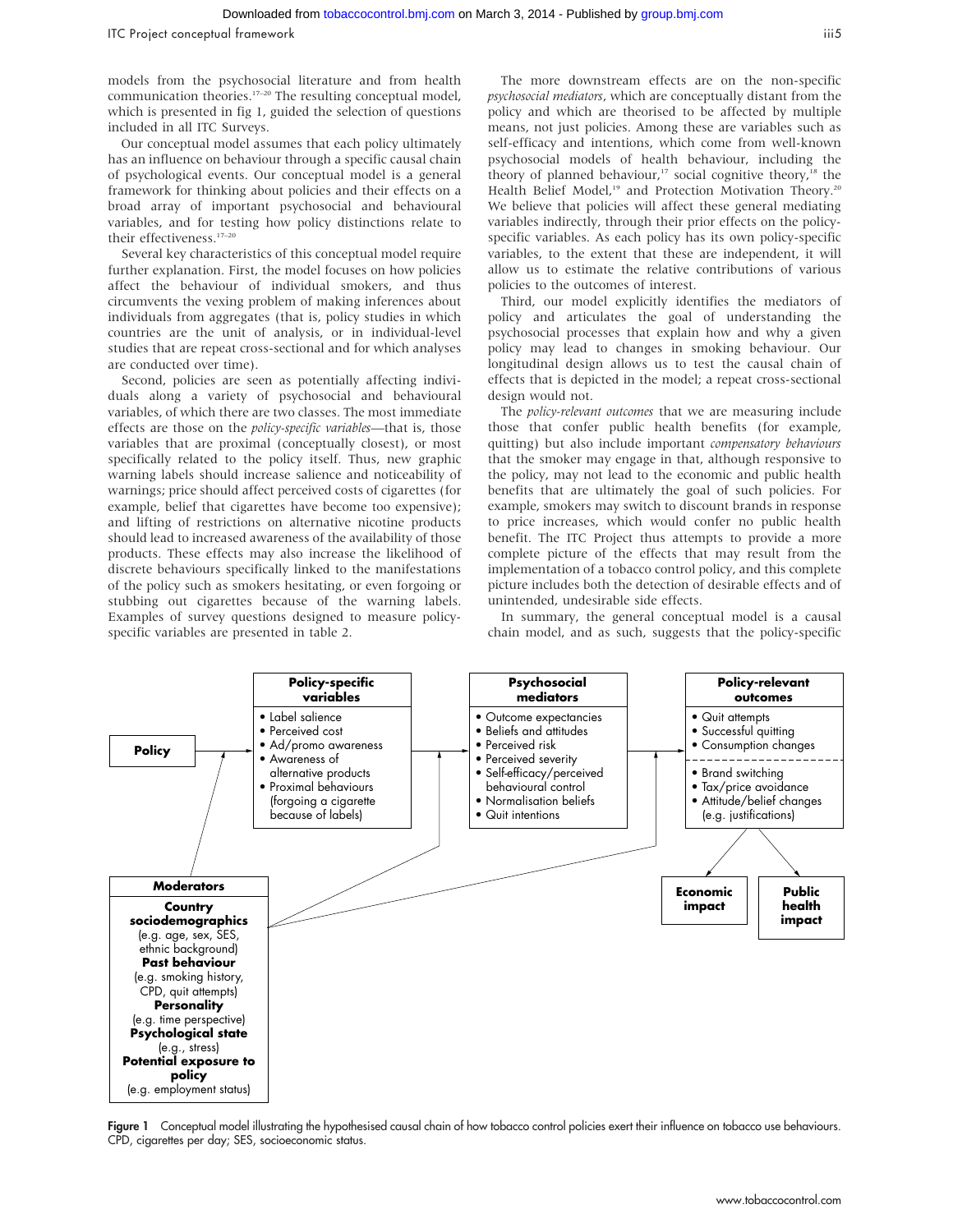iii6 Fong, Cummings, Borland, et al

Table 2 Examples of questions designed to measure policy-specific variables in the International Tobacco Control Surveys

| Policy<br>domain                    | <b>Examples of questions measuring</b><br>policy-specific variables                                                                                                                                                                                                                                                                            |
|-------------------------------------|------------------------------------------------------------------------------------------------------------------------------------------------------------------------------------------------------------------------------------------------------------------------------------------------------------------------------------------------|
| Product<br>warnings                 | In the last month how often, if at all, have you noticed the<br>warning labels on cigarette packages?                                                                                                                                                                                                                                          |
|                                     | In the last month, how often, if at all, have you read or<br>looked closely at the warning labels on cigarette<br>packages?                                                                                                                                                                                                                    |
| Smoke-free<br>legislation           | Which of the following best describes the rules about<br>smoking in drinking establishments, bars, and pubs<br>where you live?<br>Smoking is not allowed in any indoor area;<br>Smoking is allowed only in some indoor areas; or<br>No rules or restrictions                                                                                   |
|                                     | For each of the following public places, please tell me if<br>you think smoking should be allowed in all indoor areas,<br>in some indoor areas, or not allowed indoors at all:<br>Hospitals<br>• Workplaces<br>Drinking establishments (e.g. pubs/bars)<br>Restaurants and cafés                                                               |
|                                     | Price/taxation Where did you last buy cigarettes for yourself?                                                                                                                                                                                                                                                                                 |
|                                     | How much did you pay for your cigarettes?                                                                                                                                                                                                                                                                                                      |
|                                     | The last time you bought cigarettes for yourself, did you<br>buy them by the carton, the pack, or as single cigarettes?                                                                                                                                                                                                                        |
|                                     | The last time you bought cigarettes or tobacco for<br>yourself, did you use any coupons or discounts to get a<br>special price?                                                                                                                                                                                                                |
| Pro- and<br>counter-<br>advertising | In the last 6 months how often have you noticed things<br>that promote smoking?                                                                                                                                                                                                                                                                |
|                                     | In the last 6 months, have you noticed cigarettes or<br>tobacco products being advertised in any of the following<br>places: television, radio, at the cinema/movie theatre<br>before or after the film/movie, on posters or billboards,<br>in newspapers or magazines, on shop/store windows or<br>inside shops/stores where you buy tobacco? |
|                                     | Now I would like you to think about advertising or<br>information that talks about the dangers of smoking, or<br>encourages quitting. In the last 6 months how often, if at<br>all, have you have noticed such advertising or<br>information?                                                                                                  |
| Product<br>regulation               | Do you agree with this statement about "light" cigarettes:<br>"Light cigarettes are less harmful than regular<br>cigarettes"?                                                                                                                                                                                                                  |

variables play a critical mediating role because they reside between the policy and the outcome variables that are important in public health—for example, quitting behaviour. These causal paths from policy-specific variables to behaviour could be direct, but more typically, will be through the more general mediators, and indeed, in some cases there may be pathways through several kinds of mediators, both policyspecific and non-policy specific. We theorise that policies vary in the psychosocial ''routes'' that they take to affect behaviour—that is, we have specified different mediational models for each policy domain. For example, noticing warnings may first increase perceived risk of the hazards of smoking, which should affect overall attitudes and outcome expectancies, which affect intentions, which in turn affect behaviour. The design of our study is guided by the possibility of disentangling the web of alternative explanations and competing forces through the careful selection of specific mediators.

Our conceptual model provides us with the opportunity to test how policies impact or fail to impact behaviour as anticipated. For example, the mere existence of a policy, even if implemented properly, does not guarantee that smokers

will be exposed to its consequences in the ways anticipated. Taking the example of warning labels again, some smokers barely look at a pack when they are smoking and may rarely or never notice the warnings. This, however, could be due to motivated avoidance, and it is important to measure whether this has an impact on behaviour. In a longitudinal survey of Ontario smokers, Hammond et  $al^{21}$  found that avoidance of the graphic Canadian warning labels by means such as covering them up or by putting them in a cigarette case was not associated at follow-up with a decreased likelihood of a quit attempt. Additional questions can be addressed. For example, is it enough for someone merely to notice warnings, or does one need to read them or otherwise contemplate and accept them? What role do micro-behavioural reactions, such as foregoing a cigarette as a result of noticing/reading, play in determining longer-term outcomes, such as quitting? In order to address these and other conceptual questions about the impact of warning labels, we have included multiple measures to determine, empirically, from our survey results which measures may be important in understanding the impact of warning labels. In this regard, we should note that the ''best'' measure for understanding the impact of warnings may depend on whether the warning is text-based or whether it includes graphic images. We have recognised the complexities of testing these possibilities at the same time as we recognise their importance and have built in these multiple measures in each policy domain to test these more specific hypotheses about the impact of tobacco control policies.

#### MODERATOR VARIABLES

One of the most interesting lines of inquiry in the ITC Project is to determine whether a given policy differs in its impact as a function of country. In the near future, for example, we will be able to determine whether the impact of graphic warnings differs across Thailand, Australia, and the UK, three ITC countries that have either implemented graphic warnings (Thailand), announced that they will (Australia), or is currently considering implementation (UK). Thus country is an important moderator variable in our conceptual model.

Further, within a country, we will be testing for differential policy impact on subgroups of a population, and have thus included variables to determine which subgroups are more favourably (and less favourably) influenced by FCTC policies. These moderators fall into five broad classes: sociodemographics (for example, age, sex, SES, ethnic background); past behaviour (for example, smoking history, current consumption (cigarettes per day), quit attempts); personality characteristics (for example, time perspective, coping style, tendency to avoid or confront potential stressors); other environmental effects (for example, stress levels); and potential exposure to policy (for example, unemployed people will be less affected by workplace smoking policies). In the latter case, we sometimes restrict the analyses to the affected sector of the population. Dealing with hypothesised moderators is relatively straightforward when they are postulated merely to add predictive power to linear models. The issues become more complex when different mediational pathways are postulated for subpopulations. For example, warning avoiders might change behaviour through more emotionrelated pathways, while those who take in the information, might be influenced through more cognitive pathways. The ITC Project has the capacity to build separate models for these different subpopulations and thus to test conceptual models of the health behaviour at the national and international level.

### WHAT HAPPENS IF OUR THEORETICAL MODELS ARE WRONG?

Our goals are to evaluate the impact of policy and to understand the mechanisms of impact. If our mediational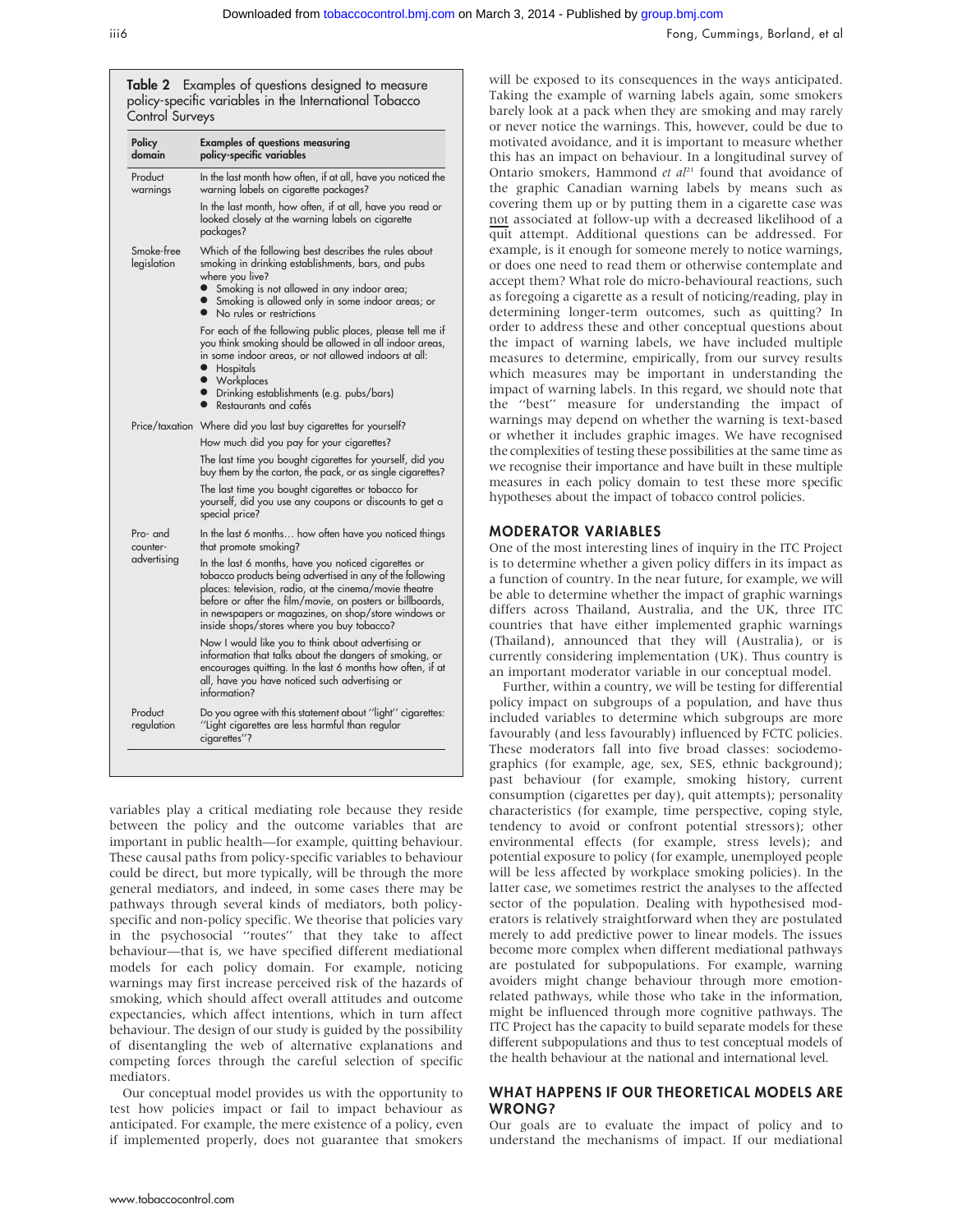models are not confirmed in our analyses of policy impact, this provides an opportunity to explore the reasons why and, to the extent possible, to build alternative models that might help us understand why a policy had (or failed to have) its desired impact. One theoretical innovation we have made in the ITC Surveys is to include variables from a range of theoretical frameworks to enable us to test alternative conceptions.17–20 For example, in several policy domains, we have included not only the standard strength of belief measures, but also measures of frequency. Although these measures are not conventional in public health, they are of importance in social psychological research, and will allow us to test fine-grained conceptualisations based on attitude accessibility, rather than just the more conventional measure of attitude strength.<sup>22</sup>

#### WHAT POLICIES ARE WE ABLE TO EVALUATE THROUGH THE ITC SURVEYS?

ITC Surveys are designed to evaluate the effects of policies on smokers, and increasingly, as our cohorts mature, recent exsmokers.<sup>16</sup> We are evaluating all of the demand reduction provisions in the FCTC as implemented in the ITC countries: packaging and labelling (Article 11), including health warnings and the elimination of potentially misleading descriptors (for example, ''light'' or ''mild), restrictions/bans on advertising, promotion, and sponsorship (Article 13), protection from exposure to tobacco smoke (Article 8), price and tax measures to reduce demand (Article 6), dependence and cessation (Article 14), and some aspects of education, communication, training, and public awareness of the dangers of tobacco use (Article 12).

We have recently started to assess changes in cigarette brands produced by manufacturers to assess more directly how they have altered their cigarette brands in response to different policies, and to be able to factor these changes in to our understanding of the determinants of changes in smoking patterns. In addition, with the formation of the Roswell Park Transdisciplinary Tobacco Use Research Center (TTURC) funded by the US National Institutes of Health (NIH), we, in collaboration with the US Centers for Disease Control and Prevention, are increasing our capacity to understand cigarette engineering and how that might change in response to policy initiatives, which is the focus of Articles 9 and 10 of the FCTC (see below).

#### THE ITC FOUR COUNTRY SURVEY

Based on the above principles, we created the International Tobacco Control Four Country Survey. Table 2 presents examples of policy-relevant variables, psychosocial mediators, and behavioural variables that were included in the ITC Four Country Survey, which is available at: http://www. itcproject.org/Research\_Methods/research\_methods.htm.

The specific details of our survey methods, along with key survey statistics, are presented in Thompson et al.<sup>16</sup> The ITC Four Country Survey is a random digit dialled telephone survey of over 2000 randomly selected smokers in each of the four largest English-speaking countries: Canada (where we created a French version of the survey for the francophone regions), the United States, the United Kingdom, and Australia. Wave 1 was conducted during October-December 2002, Wave 2 during May-August 2003, Wave 3 during June– December 2004, and Wave 4 from September–December 2005. Beginning in 2005 with Wave 4, these annual survey waves will be conducted during the last quarter of the year, through 2009. At each wave, cohort members lost to attrition are replaced by newly recruited respondents from the same sampling frame. Thus, at each wave, the ITC Four Country Survey incorporates both a cohort design and a repeat

cross-sectional design. This dual design feature allows us to measure the effects of attrition and time-in-sample.16

In many areas, these four countries are at the cutting edge of tobacco control policies or initiatives, and since the survey began, and over the next few years, there will be a number of major national-level tobacco control policies implemented in at least one of them. And so, the ITC Four Country Survey will allow us to evaluate the implementation of different FCTC policies at multiple points in time within the same country, with multiple countries as control/comparison groups.

Over time, we will also be able to test the effects of implementations of the same tobacco control policy across different countries. For example, in 2006, Australian warning labels will include graphic photographs. Similarly, following the recent enabling Directive from the European Commission, UK warning labels may also include graphic images in the near future. We will thus be able to compare the impact of similar policies in different countries—and thus to begin addressing issues of the homogeneity versus heterogeneity of policy effects across different countries. Our capacity to do so is enriched owing to the launch of the ITC Southeast Asia Survey in Thailand and Malaysia in January 2005, described below in more detail. Thailand introduced graphic warnings in March 2005, and Malaysia is currently considering doing the same in the future. Because all ITC surveys share identical/similar measures from the identical conceptual framework and analytic plan, we will be able to compare the effectiveness of the graphic warnings in Thailand, Australia, and the UK.

### THE UTILITY OF THE ITC CONCEPTUAL MODEL IN THE ITC FOUR COUNTRY SURVEY

Several of the papers in this supplement illustrate the utility of the model to understanding how tobacco control policies affect distal mediating variables and smoking behaviour indirectly, through their prior effects on the policy-specific variables.<sup>12 24–26 28</sup> Harris et al<sup>24</sup> examined changes from Wave 1 and Wave 2 of the ITC Four Country Survey on the noticing of advertising/promotion in three different channels: billboards/posters, newspapers and magazines, and sponsorship of sports events. Between Wave 1 and Wave 2, the UK implemented a comprehensive ban on advertising and promotion. Our theoretical model predicted that noticing the presence of tobacco products, advertising, or sponsorship would decline in the UK, relative to the other three countries. Indeed, the findings from Harris et  $al<sup>24</sup>$  shows precisely that pattern as policy-relevant variables changed only in those channels where the policy was changed over time and not in those channels where the policy was left unchanged among the same individuals in the same country. Moreover, whereas Canadian smokers did not vary from the USA and Australia in noticing the presence of tobacco messages in a number of channels, they reported a significant decline in noticing tobacco sponsorships of sporting events, owing to Canada's own imminent ban on tobacco sponsorships coinciding in time with the UK's sponsorship ban. This kind of specificity—precisely as would be predicted by the pattern and timing of advertising/promotion/sponsorship policies demonstrates strong convergent and discriminant validity of the ITC Survey.

#### EVALUATION OF SUB-NATIONAL POLICIES

We recognise that important tobacco control policies are implemented not only at the national level, but also at subnational levels within a country. Sub-national policies are most apparent in the USA and Canada, with variation in environmental tobacco smoke (ETS) restrictions, taxation, and product regulation at the state and provincial level $25-27$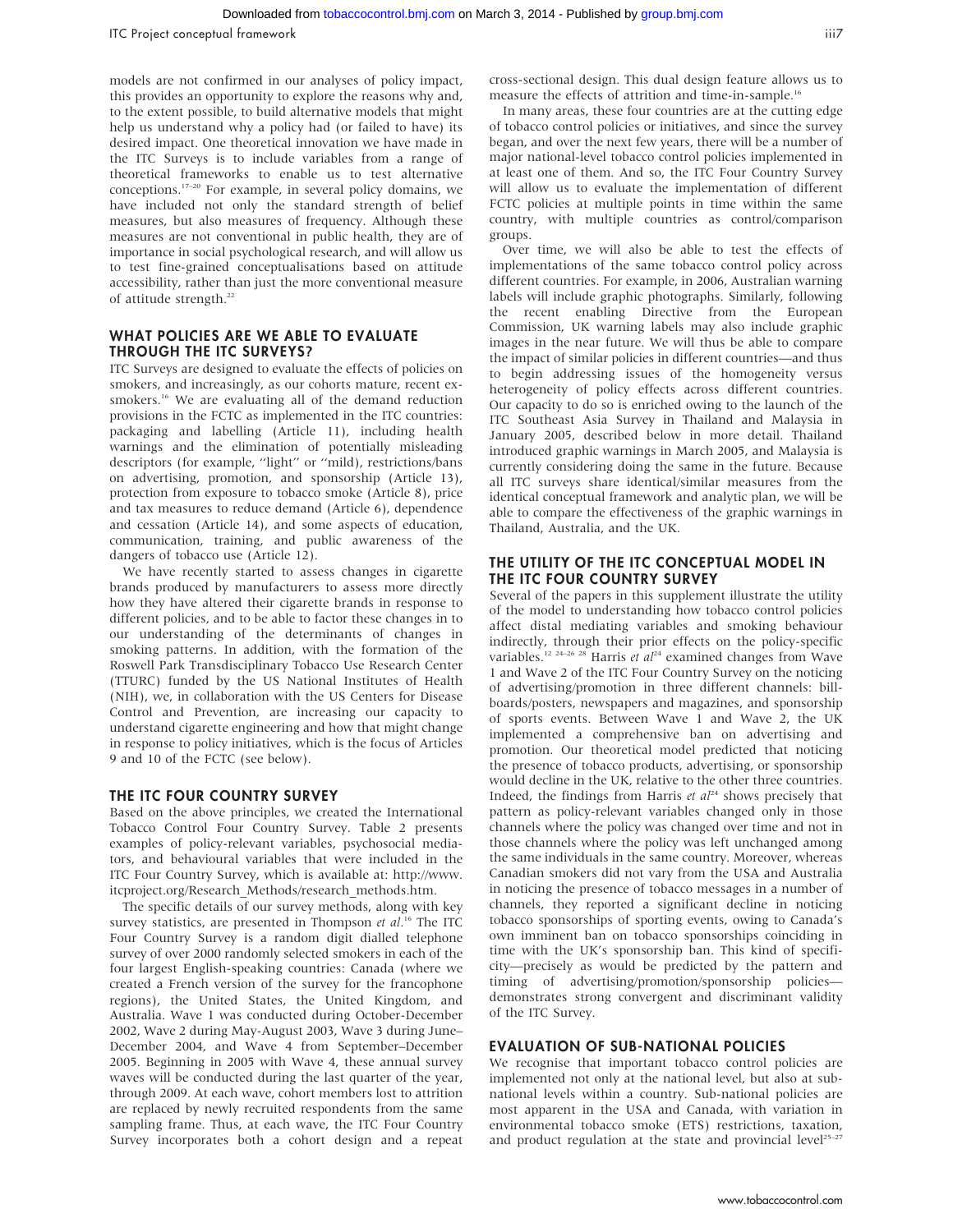which might be regulated nationally in other countries. Taxation is implemented at a national level in Australia and the UK, as are most other policies in the UK, except ETS restrictions that are currently being developed separately in Scotland and England, and are state-based in Australia. Where the sample sizes are sufficiently high we will test for the effects of sub-national policies.

We have demonstrated this capacity using Wave 1 data from the ITC Four Country Survey to explore how variation in tobacco taxes and strength of indoor smoking rules impact smoking behaviour and relevant beliefs across different regions of the USA.23 25 26 In New York State, where cigarette prices are among the highest in the USA, 25% of the New York smokers in our survey reported buying most of their cigarettes from a low or untaxed source such as the internet, compared to less than 2% in the rest of the USA.<sup>23 25</sup> Those who resided in the seven states that increased cigarette excise taxes between Wave 1 and Wave 2 were more likely to report making special efforts such as travelling to another state to purchase cheaper cigarettes compared to those who lived in states that did not increase excise taxes.<sup>23 25</sup> A similar subnational analysis of smokers revealed much stronger support for smoking bans in places like California that have already enacted such rules, compared to localities not covered by a ban on indoor smoking.<sup>26</sup> These data have also provided utility for educating policymakers as they have been presented to help identify the benefits and potential pitfalls of tax increases and clean indoor air policies. It is clear from these two examples that although our focus is on national level policies, we do indeed have the ability to identify and examine differences within-country and disseminate those data to key target audiences.

### CURRENT AND FUTURE DIRECTIONS FOR THE ITC PROJECT

As the ITC Project has evolved and expanded, we have endeavoured to establish a platform and infrastructure for a sustained cooperative research effort with countries throughout the world to evaluate the psychosocial and behavioural effects of tobacco control policies. The ITC Project began its evaluation of FCTC policies in four high-income countries that have been among the leading countries in tobacco control. We did so because of the need to first establish the design and protocols of the overall evaluation effort in countries where the research capacity and resources were available to conduct large-scale national surveys. Demonstrating the viability and power of the ITC Survey design in the four countries has allowed us to move forward toward our goal of adding countries that would vary on important dimensions, notably on economic development, global region, and in countries where tobacco control policies (notably of the FCTC) were likely to be implemented in the near future. Over the past three years, we have thus engaged in strategic expansion so that the present set of ITC participating countries constitute a broader, more diverse set of countries within which to evaluate the policies of the FCTC. Our future plans for expansion will broaden the set of ITC countries to an even greater extent.

We now describe the expansion of the ITC Project beyond the ITC Four Country Survey.

#### ITC Ireland/UK Survey

In December 2003, we launched the first wave of the ITC Ireland/UK Survey to evaluate the March 2004 comprehensive workplace smoke-free law in Ireland.<sup>28</sup> The survey methods were virtually identical to the ITC Four Country Survey, consisting of a random digit dialled telephone cohort survey, with 1000 adult smokers in Ireland, and a parallel control/comparison survey of 600 adult smokers in the UK.

The cohort was followed up during December 2004–January 2005, after the smoke-free law had been in place for about eight months. The ITC Ireland/UK Survey is the first quasiexperimental evaluation study of the effects of the March 2004 comprehensive smoke-free law in Ireland, and demonstrated that the law led to a near-total reduction of tobacco smoke in key public venues such as in bars/pubs, where reported presence of smoking fell from 98% to 4% in Ireland in contrast to the UK, where exposure to tobacco smoke remained the same. This was accompanied by significant increases in support for the smoke-free law among our national representative sample of adult smokers in Ireland. These results are presented by Fong et al in this supplement.<sup>28</sup> In January 2006, we launched an expansion of the ITC Ireland/UK Survey over three years to evaluate the impact of Scotland's smoke-free law (implementation date: 26 March 2006), using England as the control. And England will implement its own comprehensive smoke-free law in 2007, which we will evaluate with this same ongoing cohort survey. In addition to bolstering the size of the cohort in Scotland, we also added a nationally representative cohort of non-smokers in Scotland, England, and the other parts of the UK to enrich our evaluation of the impact of smoke-free policies over time.

### ITC Surveys in Asia: Thailand, Malaysia, South Korea, and China

A second important expansion of the ITC Project is in Asia, where over half of the world's smokers live, and where consumption is expected to increase in the coming decades, particularly among females, who currently are significantly less likely to smoke. Our first expansion was in two middleincome, Southeast Asia countries—Thailand and Malaysia. The ITC Southeast Asia Surveys are parallel cohort surveys of 2000 adult smokers and 1000 youth in each country. We employed a multistage cluster sampling design, with face-toface interviews in the adult smoker sample and selfcompleted questionnaires in the youth sample. The ITC Southeast Asia Surveys were based on the original ITC Four Country Survey in that they included items from each of the demand reduction policy domains of the FCTC, and the question wording was identical or very similar, changing only in cases when pilot testing indicated that an item was not easily understood. The initial wave of the ITC Southeast Asia Survey was conducted January–March 2005, just before the introduction of the graphic warning labels in Thailand in late March 2005. Our current plan is to conduct yearly follow-up survey waves, and at each wave, to employ the same replenishment procedures as in the ITC Four Country Survey—recruitment of new respondents from the same sampling frame.

Thailand and Malaysia serve as models for tobacco control in developing countries within Asia and beyond as both countries have committed to a range of policy initiatives and have an established network of tobacco control researchers and resources. Thailand and Malaysia also have important similarities such as per capita gross domestic product and geographical proximity. There are also important differences between the two countries. Thailand has had a long history of strong tobacco control policies and programmes whereas Malaysia has only recently begun its commitment to strong tobacco control. In addition, religious and cultural differences between the two countries will allow us to examine the relation of these factors to tobacco control policy. In short, Thailand and Malaysia meet both the conceptual and pragmatic requirements for the ITC Project, and the inclusion of both countries will allow us to examine the impact of key tobacco control policies in social, political, and economic environments that vary considerably from those in the original four countries. If we can demonstrate similar effects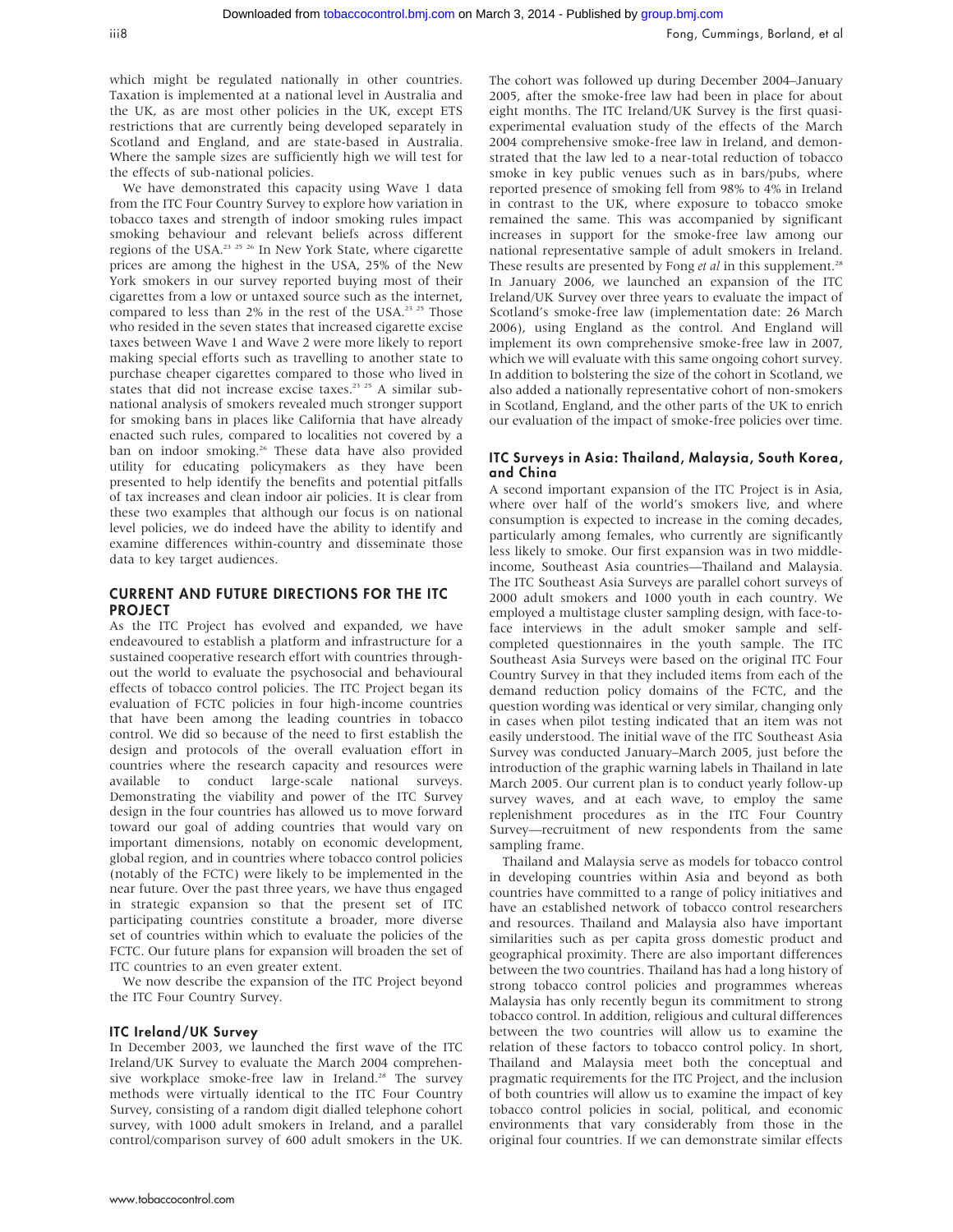of policies in these countries to those occurring in our original four (affluent, largely English speaking) countries, it will help to demonstrate the generality of policy impact. However, differences in response to policies will allow us to understand what kinds of policy differences are required (if any) in particular cultures.

An important feature of the ITC Southeast Asia Project is the inclusion of the youth survey. As in Western countries, the great majority of smoking initiation in Asia occurs in adolescent populations. The inclusion of a youth cohort of the ITC Southeast Asia Survey allows us to identify the determinants of uptake, the transition to adult smoking, and impact of various policies on this process in Thailand and Malaysia. In addition, it will provide us with the potential for examining similarities and differences in how youth and adults may respond to tobacco control policies in those two countries.

In November 2005, we launched the ITC Korea Survey, a collaboration of the ITC research team and researchers at the National Cancer Center of South Korea. The ITC Korea Survey is a random digit dialled telephone survey of 1000 adult smokers in South Korea. The survey instrument itself, along with the sampling design and protocol, are identical or very similar to the ITC Four Country Survey and ITC Ireland/ UK Survey, which will allow strong comparisons to be made.

In April 2006, we launched the first wave of the ITC China Survey, a collaboration of the ITC research team and the China Centers for Disease Control and Prevention. China is home to 30% of the world's smokers—a total of about 350 million—and in recognition of the ominous future that these statistics portend, China ratified the FCTC in August 2005. The ITC China Survey will be an annual prospective cohort survey (face-to-face) of about 5600 adult smokers and 1400 adult non-smokers across seven cities in China: Beijing, Shanghai, Guangzhou, Zhengzhou, Changsha, Yinchuan, and Shenyang. The multistage sampling design is similar to the design used in the ITC Southeast Asia Surveys, and the survey instrument, as with all ITC Surveys, consists of core items evaluating all of the FCTC demand reduction policies, with some China-specific measures added to the core survey instrument. In our construction of the sampling frame, we are enumerating 6000 households in each city, and because we are recording smoking status of all household members, we will be able to generate very good estimates of smoking prevalence in each city. Indeed, the ITC China Survey is being used by the China Office of Tobacco Control as a tool for China's surveillance efforts in the context of the FCTC. Wave 1 of the ITC China Survey launched in April 2006.

Conducting the ITC Survey in these four Asian countries will allow comparisons to be made within Asia along a number of important dimensions—for example, comparisons between high versus middle/low income countries (Korea versus China, Thailand, Malaysia), and history of tobacco control policies (Thailand being the country with the longest history versus the other three countries, with more recent commitments to tobacco control). All four countries have ratified the FCTC, and will begin (or continue) to implement FCTC policies in the near future. With our multiple country design, within Asia, and in the other non-Asian countries, the ITC Project is positioned to identify the commonalities as well as the dissimilarities of the impact of FCTC policies in this critical region of the world, and to make comparisons in policy impact between Asian and non-Asian countries of the ITC Project.

#### Further expansion and addressing the issue of generality versus specificity

As our expansion continues (at this time, we are developing ITC Surveys in New Zealand, France, Mexico, and Uruguay,

with additional efforts toward developing similar projects in India and in other countries), we will begin to address the important basic question of whether the effectiveness of a given tobacco control policy is relatively consistent or inconsistent in its effectiveness across income levels, across cultures, and across geographical regions. If policy effectiveness varies across countries, we may be able to identify factors that may explain that variability. At a broader level, these questions about generality versus specificity of policy effects across countries is part of a broader set of important questions about the extent to which one country's experiences with tobacco (or tobacco control, or other health challenges) can generalise to those of another country.

An initial foray into addressing this broader issue of generality versus specificity was made by Fong et al,<sup>29</sup> who examined the level of regret among smokers in the ITC Four Country Survey. We found that the experience of regret about smoking (''if you had to do it over again, you would not have started smoking'') was nearly universal (about 90%) and no different across the four countries. Moreover, the predictors of regret (a long and broad list, including demographic variables, perceived addiction, perceived cost, anticipated future health damage from smoking) did not vary in their predictive power across the four countries: the country  $\times$ predictor interaction was not statistically significant, despite the very high statistical power available because of the very large sample size. Whatever cultural differences may exist across these four countries, the experience of regret and the factors that predict regret are no different. It remains to be seen whether the level of regret and the factors that predict regret varies across the broader range of countries that have joined the ITC Project. An initial investigation by Lee  $et$   $al<sup>30</sup>$  of ITC Southeast Asia Survey data has shown that the level of regret in Thailand is similar to that of the original four countries, but that the level of regret in Malaysia is significantly lower (about 80%). The difference may reflect the fact that Thailand has had a longer history of strong tobacco control policies and advocacy, with norms for tobacco use being considerably more negative than in Malaysia, which has only more recently made a strong commitment to tobacco control.

As the ITC Project goes forward in our expansion process, we will be able to address the question of generality versus specificity, commonality versus uniqueness, in the experience of tobacco use, and, importantly for the trajectory of the FCTC, in the impact of FCTC policies.

#### ITC PRODUCT TRACKING PROJECT

It is becoming increasingly clear that the tobacco problem requires a coherent and integrated systemic response that takes into account both the motivations and understandings of smokers, but also the motivations and actions of those who market tobacco products.<sup>31–34</sup> Evidence from internal industry documents reveals that cigarette manufacturers have been successful in large measure by their ability to adapt to a changing policy environment.<sup>31</sup> For example, cigarette manufacturers changed their marketing strategies in response to government efforts to warn consumers about the health risks of smoking (for example, creation and increased promotion of low tar brand extensions) and restrict advertising (for example, event sponsorships, direct marketing through mailing lists). It is important for policy researchers to not only study how policies impact consumers but also to learn how the industry adapts its products and marketing efforts to maximise sales or otherwise maintain their profitability.

Towards this goal, the ITC Project has established the first international repository of selected popular cigarette brands as a way of monitoring and evaluating changes in cigarette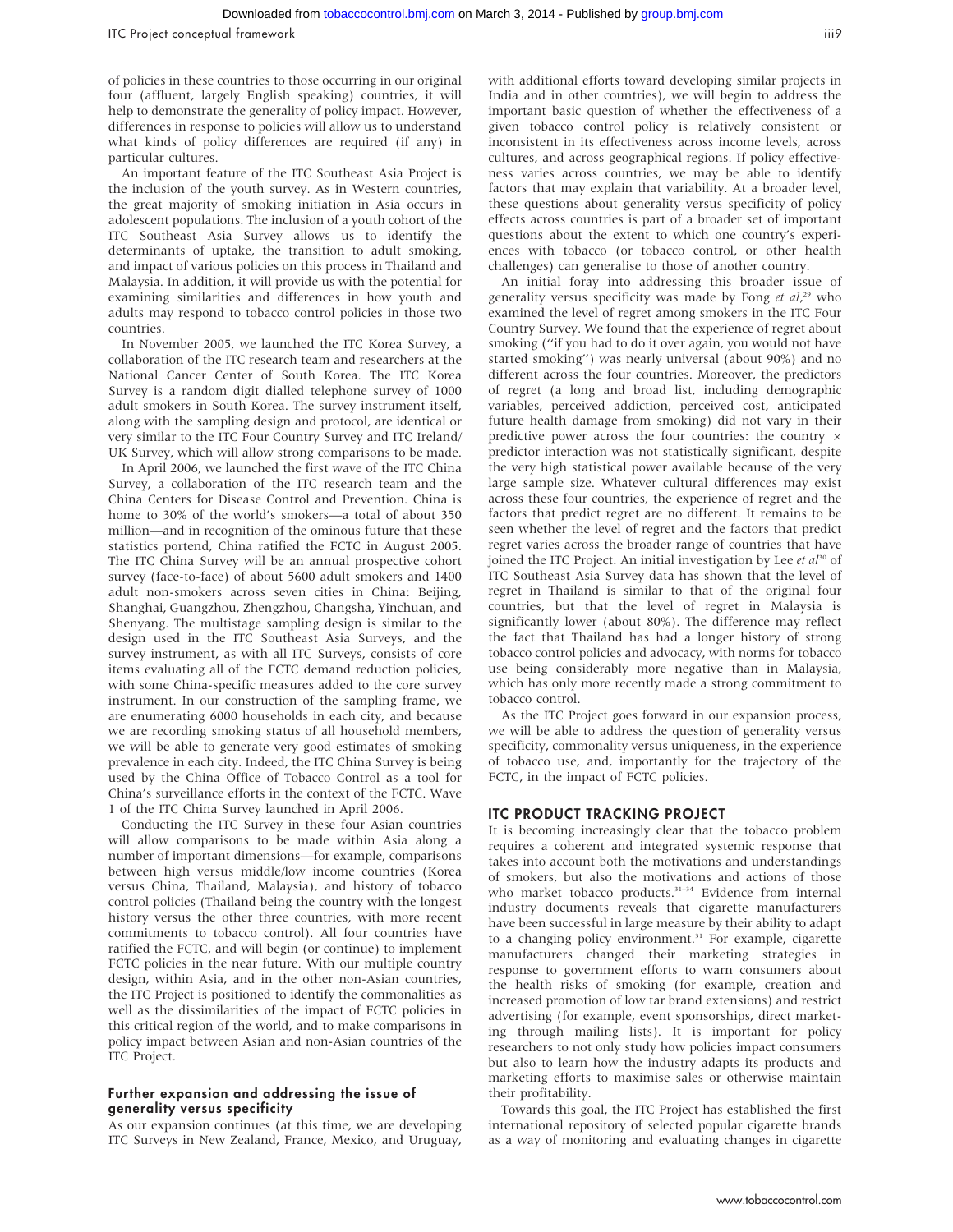brands in participating ITC countries. The ITC Product Tracking Project will assess how cigarette design and smoke chemistries change in relationship to policies, and how product modifications alter smokers' perceptions, behaviours (brand choice, puff topography), and exposures (as measured by key biomarkers). The overall mission of the ITC Product Tracking Project is to build the scientific foundation for regulatory and policy activity that is called for in the FCTC (Articles 9 and 10). As important as it is to create evidencebased policies, it is perhaps most critical for us to do so in the domain of product regulation, and to do so in the international context. Recent initiatives to revise the existing protocols for measuring emissions (the International Standards Organisation/Federal Trade Commission (ISO/ FTC) protocol) has highlighted our need to engage in research that will inform such revision—a process that is currently dominated by the tobacco industry.<sup>34</sup>

# LIMITATIONS OF THE ITC PROJECT

The ITC Project does not have the tools or capacity to do all that is needed to evaluate effectively all aspects of the FCTC. We are not evaluating ''the FCTC''. We are evaluating the impact of FCTC policies as implemented by a growing set of countries that vary on important dimensions—size, economic development, geographic region, culture, and prior history of tobacco control. This will allow us to begin to address issues of generality versus specificity of FCTC policy impact across countries.

Second, apart from our youth surveys in Malaysia and Thailand, we are not examining the effects of tobacco control policies on youth uptake. This will require the GYTS, particularly if complemented by ITC-like cohort surveys of youth.

Third, we are somewhat limited in our ability to examine the impact of FCTC policies on non-smokers, except in Scotland and England, where we have added a non-smoker cohort to gain a more complete understanding of the impact of comprehensive smoke-free policies, and also to a limited extent in Malaysia and China.

Fourth, we cannot evaluate the direct effects of policies that affect the behaviour of tobacco companies via our surveys; rather, we are limited to measuring the consequences that may be known about or experienced by smokers. In these cases, however, ITC data may be valuable when used in conjunction with data from other sources. For example, understanding smuggling and other forms of excise tax avoidance might make use of ITC price data and data on atypical packaging, but this endeavour will need to be complemented by other forms of enquiry, such as Malaysia's recent introduction of data matrix codes on cigarette packaging.

Fifth, our ITC product studies focus on cigarettes, cigarette smoke, and cigarette smokers, thus representing a first step toward the goal of evaluating the role of product differences in tobacco use. At present, we are not conducting ITC studies in countries with high levels of smokeless tobacco use; however, we are keen to work with other countries with high levels of smokeless tobacco use (for example, India) to extend our evaluation efforts in these areas.

Sixth, our conceptual model focuses on how a single policy influences behaviour, rather than on how combinations of policies interact to influence behaviour. However, our evaluation efforts include countries in which more than one FCTC policy has been implemented, and thus our analytic modelling of the impact of policies will allow us to provide at least some initial indications about the impact of multiple policies (and the possibility of interactions among policies) than exists today. In fact, the ITC Project has the potential to empirically test interactions among policies,

# What this paper adds

The Framework Convention on Tobacco Control (FCTC), the first-ever international treaty on health, is a seminal event in tobacco control and in global health. Over 120 countries have ratified the FCTC, but whether the FCTC eventually results in significant reductions in the harms of tobacco use will depend on the strength of the implementation of FCTC policies among the ratifying countries. Evidence that supports FCTC policies is needed, particularly from international cohort studies.

The International Tobacco Control Policy Evaluation Project (ITC Project) consists of a set of prospective cohort surveys of representative samples of adult smokers in nine countries so far, inhabited by over 45% of the world's smokers—Canada, United States, United Kingdom, Australia, Ireland, Thailand, Malaysia, South Korea and China. Youth cohorts are being surveyed in Thailand and Malaysia, and non-smoker cohorts are being surveyed in the United Kingdom, Malaysia, and China. Together, the ITC Project Surveys constitute the firstever international cohort study of tobacco use. The objectives of the ITC Project are to evaluate the psychosocial and behavioural impact of all of the demand reduction policies of the FCTC, to understand how FCTC policies have their impact on individuals, and to test whether policy impact varies as a function of country and other moderating variables (for example, sociodemographic variables, personality characteristics, past behaviour of individual smokers). This article describes the conceptual framework underlying the ITC Project, which includes specifications of mediational models that trace the route(s) from policy to behavioural outcomes (for example, quitting) through policy-specific variables and general psychosocial mediators. The ITC Project provides a framework and method that could be utilised to evaluate and understand the impact of policies in other domains of public health.

owing to the commonality of methods, study design, and survey instrument, across different countries. As our understanding of individual policies increases, and if we find evidence of interactions between policies, we will extend our theorising to try to understand these as well, but that is for the future.

# CONCLUSION

The FCTC represents an extraordinary landmark in global tobacco control, but the path from the promise of effective tobacco control policies at the global level to the reality of strong implementation of FCTC policies will not be easy. Many countries have not yet ratified the FCTC, and in many countries that have already ratified the FCTC, there is pressure either to delay the implementation of the FCTC or to implement FCTC policies in ways that will render them less effective than their potential. The mission of the ITC Project is to conduct rigorous evaluation of FCTC policies in order to establish the evidence base that will give policymakers throughout the world the evidence base that will facilitate ratification in those countries that have not yet ratified the FCTC, and strong implementation in those countries that have ratified. ITC Project findings presented in this supplement<sup>12</sup>  $24-26$   $28$  are an initial collection of findings from the ITC Project that support the FCTC's potential as an instrument for reducing the harms of tobacco use. At the same time, these findings illustrate how our conceptual model can be applied to understanding how tobacco control policies may ultimately exert their influence on downstream psychosocial variables such as knowledge, beliefs, attitudes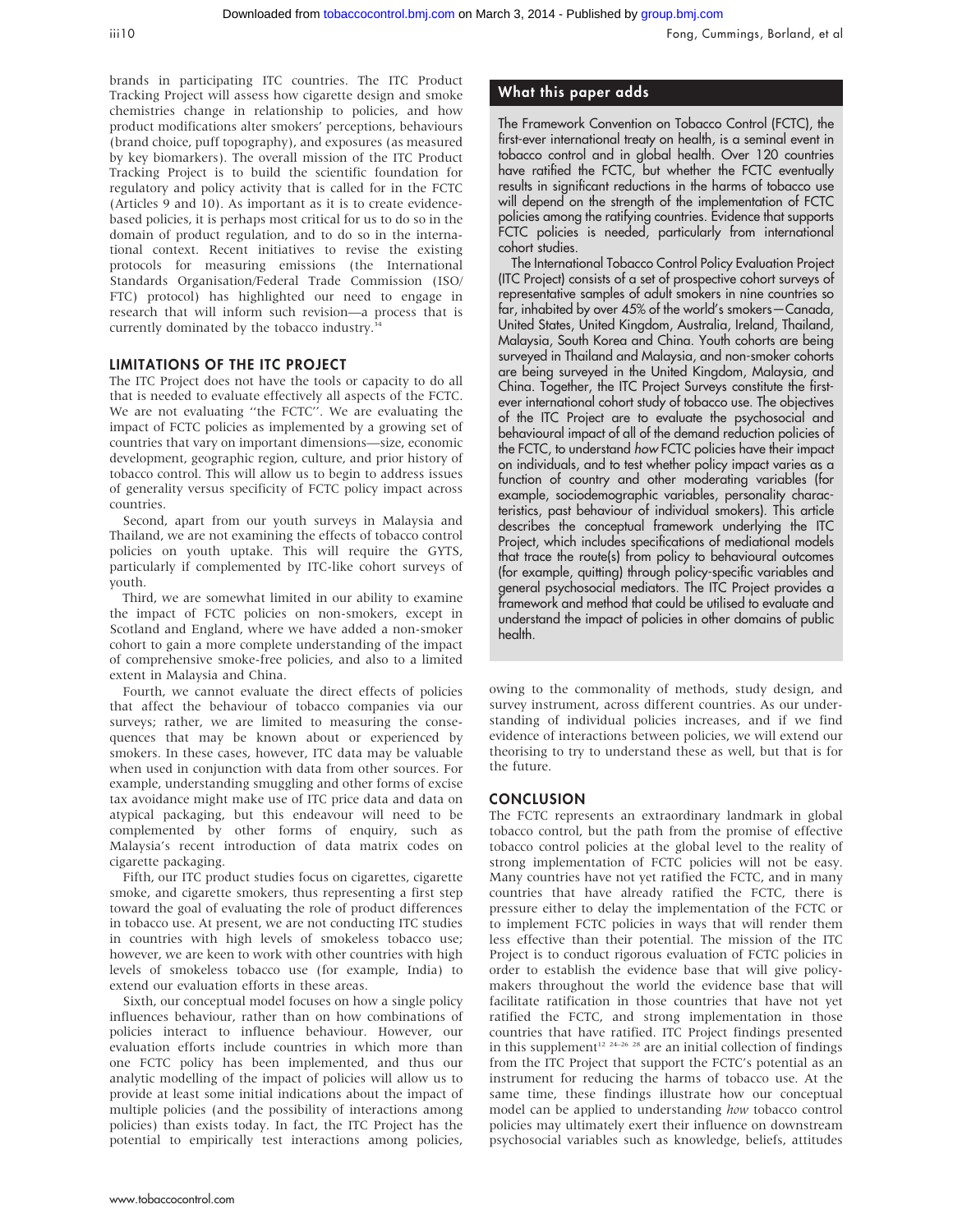and intentions, and on subsequent tobacco use behaviours. Identifying the mechanisms through which tobacco control policies operate will provide tools for reducing the harms of tobacco use that could be employed even in the absence of changes in policies, or to increase the effectiveness of policies that are being implemented.

The positive accelerating trajectory of the toll of tobacco use in the 21st century represents a major threat to global health, one that demands a mobilisation and alignment of researchers, advocates, and governments toward meeting the threat. We hope that through the efforts of our ITC Project team and those of other tobacco control researchers throughout the world, the FCTC process will fulfil its promise—global implementation of effective tobacco control policies, informed by evidence from the best available research.

#### ACKNOWLEDGEMENTS

We thank Craig Steger and Christian Boudreau for their comments on preliminary versions of this article. We thank Taryn Sendzik, Tara Elton-Marshall, Alexandra Lin Marie Fong, Stacey Jahn, Carol Murray, Ruth Loewen, and Pete Driezen for their assistance.

#### Authors' affiliations .....................

G T Fong, Department of Psychology, University of Waterloo, Waterloo, Ontario, Canada

K M Cummings, A Hyland, G A Giovino, Department of Health Behavior, Roswell Park Cancer Institute, Buffalo, New York, USA

R Borland, Cancer Control Research Institute, The Cancer Council Victoria, Carlton, Victoria, Australia

G Hastings, Institute for Social Marketing and Centre for Tobacco Control Research, University of Stirling and the Open University, Stirling, UK

D Hammond, Department of Health Studies and Gerontology, University of Waterloo, Waterloo, Ontario, Canada

M E Thompson, Department of Statistics and Actuarial Sciences, University of Waterloo, Waterloo, Ontario, Canada

The ITC Project is supported by grants R01 CA 100362 and P50 CA111236 (Roswell Park Transdisciplinary Tobacco Use Research Center) from the National Cancer Institute of the United States, Robert Wood Johnson Foundation (045734), Canadian Institutes of Health Research (57897), National Health and Medical Research Council of Australia (265903), Cancer Research UK (C312/A3726), Canadian Tobacco Control Research Initiative (014578); Centre for Behavioural Research and Program Evaluation, National Cancer Institute of Canada/ Canadian Cancer Society. Role of the funding sources: The funding sources had no role in the study design, in the collection, analysis, and interpretation of data, in the writing of the report, and in the decision to submit the paper for publication.

Competing interest statement: All authors declare that the answer to the questions on the competing interest form www.bmj.com/cgi/content/ full/317/7154/291/DC1 are all ''No'' and therefore have nothing to declare.

Ethics approval: This manuscript is a review and presentation of the conceptual framework of the International Tobacco Control Policy Evaluation Project and as such, there are no primary data presented in this manuscript. Hence, ethics approval is not relevant for this manuscript.

#### **REFERENCES**

- 1 Ezzati M, Lopez AD. Estimates of global mortality attributable to smoking in 2000. Lancet 2003;362:847–852.
- 2 World Health Organization. Framework Convention on Tobacco Control. Geneva, WHO, 2003 (http://www.who.int/tobacco/framework/download/ en/ (Accessed 17 December 2004).
- 3 Framework Convention on Tobacco Control. http://www.fctc.org/ index.php
- 4 Cook TD, Campbell DT. Quasi-experimentation: design and analysis issues for field settings. Boston: Houghton Mifflin, 1979.
- 5 Chaloupka FJ, Hu TW, Warner KE, et al. The taxation of tobacco products. In: Jha P, Chaloupka F, eds. Tobacco control in developing countries. New York: Oxford University Press, Inc, 2001:237–72.
- 6 Borland R. Tobacco health warnings and smoking-related cognitions and behaviours. Addiction 1997;92:1427–35.
- 7 Borland R, Hill D. Initial impact of the new Australian tobacco health warnings on knowledge and beliefs. Tob Control 1997;6:317–25.
- 8 The COMMIT Research Group. Community Intervention Trial for Smoking Cessation (COMMIT): I. Cohort results from a four-year community intervention. Am J Public Health 1995;85:183–92.
- 9 Hyland A, Li Q, Bauer JE, et al. Effect of state and community tobacco control programs on smoking cessation rates in adult smokers. A*m J Health Prom*<br>2005;**29**:85–90.
- 10 Wakefield M, Chaloupka F. Effectiveness of comprehensive tobacco control programmes in reducing teenage smoking in the USA. *Tob Control*<br>2000;**9**:177–86.
- 11 Farrelly MC, Pechacek TF, Chaloupka FJ. The impact of tobacco control program expenditures on aggregate cigarette sales: 1981–2000. J Health Econ 2003;22:843–9.
- 12 Hammond D, Fong GT, McNeill A, et al. Effectiveness of cigarette warning labels in informing smokers about the risks of smoking: findings from the International Tobacco Control (ITC) Four Country Survey. Tob Control 2006;15(suppl III):iii19–25.
- 13 Fong GT. Evaluating the Effects of the September 2003 European Union Policy Banning ''Light/Mild'' Cigarette Brand Descriptors: Findings from the
- International Tobacco Control Policy Evaluation Survey. Report Submitted to<br>Health Canada, January 13, 2005 (Contract #, 4500095771).<br>14 Velicer WF, DiClemente CC. Understanding and intervening with the total<br>population of
- 15 Warren CW, Riley L, Asma S, et al. Tobacco use by youth: a surveillance report from the Global Youth Tobacco Survey project. Bull Wrld Health Organ 2000;78:868–76.
- 16 Thompson ME, Fong GT, Hammond D, et al. Methods of the International Tobacco Control (ITC) Four Country Survey. Tob Control 2006;15(suppl III):iii12–18.
- 17 Ajzen I. The theory of planned behavior. Organizational Behavior and Human Decision Processes 1991;50:179-211
- 18 **Bandura A**. Social foundations of thought and action: a social-cognitive theory. Englewood Cliffs, New Jersey: Prentice-Hall, 1986.
- 19 Becker MH. The health belief model and personal health behavior. Thorofare,
- New Jersey: Charles B Slack, 1974.<br>20 **Rogers R**, Prentice-Dunn S. Protection motivation theory. In: Gochman D, eds. Handbook of health behavior research: Vol. 1. Determinants of health behavior: personal and social. New York: Plenum, 1997:113–32.
- 21 Hammond D, Fong GT, McDonald PW, et al. Impact of the graphic Canadian warning labels on adult smoking behaviour. Tob Control 2003;12:391–5.
- 22 Fazio RH, Williams CJ. Attitude accessibility as a moderator of the attitude perception and attitude-behavior relations: an investigation of the 1984<br>presidential election. J Personality and Soc Psych 1986;**51**:505–14.<br>**Commings KM**, Hyland A, Travers M, et al. Cigarette purchase patterns and<br>cigar
- Evaluation Survey. Paper presented at the Society for Research on Nicotine and Tobacco, Arizona, February, 2004.
- 24 Harris F, Mackintosh AM, Anderson S, et al. Effects of the 2003 advertising/ promotion ban in the United Kingdom on awareness of tobacco marketing: findings from the International Tobacco Control (ITC) Four Country Survey. Tob Control 2006;15(suppl III):iii26–33.
- 25 Hyland A, Laux FL, Higbee C, et al. Cigarette purchase patterns in four countries and the relationship with cessation: findings from the International Tobacco Control (ITC) Four Country Survey. Tob Control 2006;15(suppl III):iii59–64.
- 26 Borland R, Young H-H, Siahpush M, et al. Support for and reported compliance with smoke-free restaurants and bars by smokers in four countries: findings from the International Tobacco Control (ITC) Four Country Survey.
- Tob Control 2006;15(suppl III):iii34–41. 27 O'Connor RJ, Giovino GA, Fix BV, Hyland A, et al. Smokers' reactions to
- reduced ignition propensity cigarettes. *Tob Control* 2006;15:45–9.<br>28 **Fong GT**, Hyland A, Borland R, *et al.* Reductions in tobacco smoke pollution and increases in support for smoke-free public places following the implementation of comprehensive smoke-free workplace legislation in the Republic of Ireland: findings from the ITC Ireland/UK Survey. Tob Control 2006;15(suppl III):iii51–8.
- 29 Fong GT, Hammond D, Laux FL, et al. The near-universal experience of regret among smokers in four countries: findings from the International Tobac Control Policy Evaluation Survey. Nic Tob Res 2004;6(suppl 3):S341–51.
- 30 Lee WB, Zanna MP, Fong GT, et al. Regret, rationalization, and intentions to quit among smokers in Malaysia and Thailand: findings from the ITC
- Southeast Asia survey. Paper to be presented at the 13th World Conference<br>on Tobacco or Health, Washington, DC. (July 2006).<br>**Pollay RW**, Dewhirst T. The dark side of marketing seemingly light cigarettes:<br>successful images
- 32 Gray N. Reflections on the saga of tar content: why did we measure the wrong
- thing? *Tob Control* 2000;**9**:90–4.<br>33 Wu W, Zhang L, Jain RB, *et al.* Determination of carcinogenic tobacco-specific nitrosamines in mainstream smoke from U.S. brand and non-U.S. brand
- cigarettes from 14 countries. Nicotine Tob Res 2005;7:443–51. 34 O' Connor RJ, McNeill A, Cummings KM, et al. How did UK cigarette makers reduce tar to 10 mg or less? BMJ 2006;332:302.